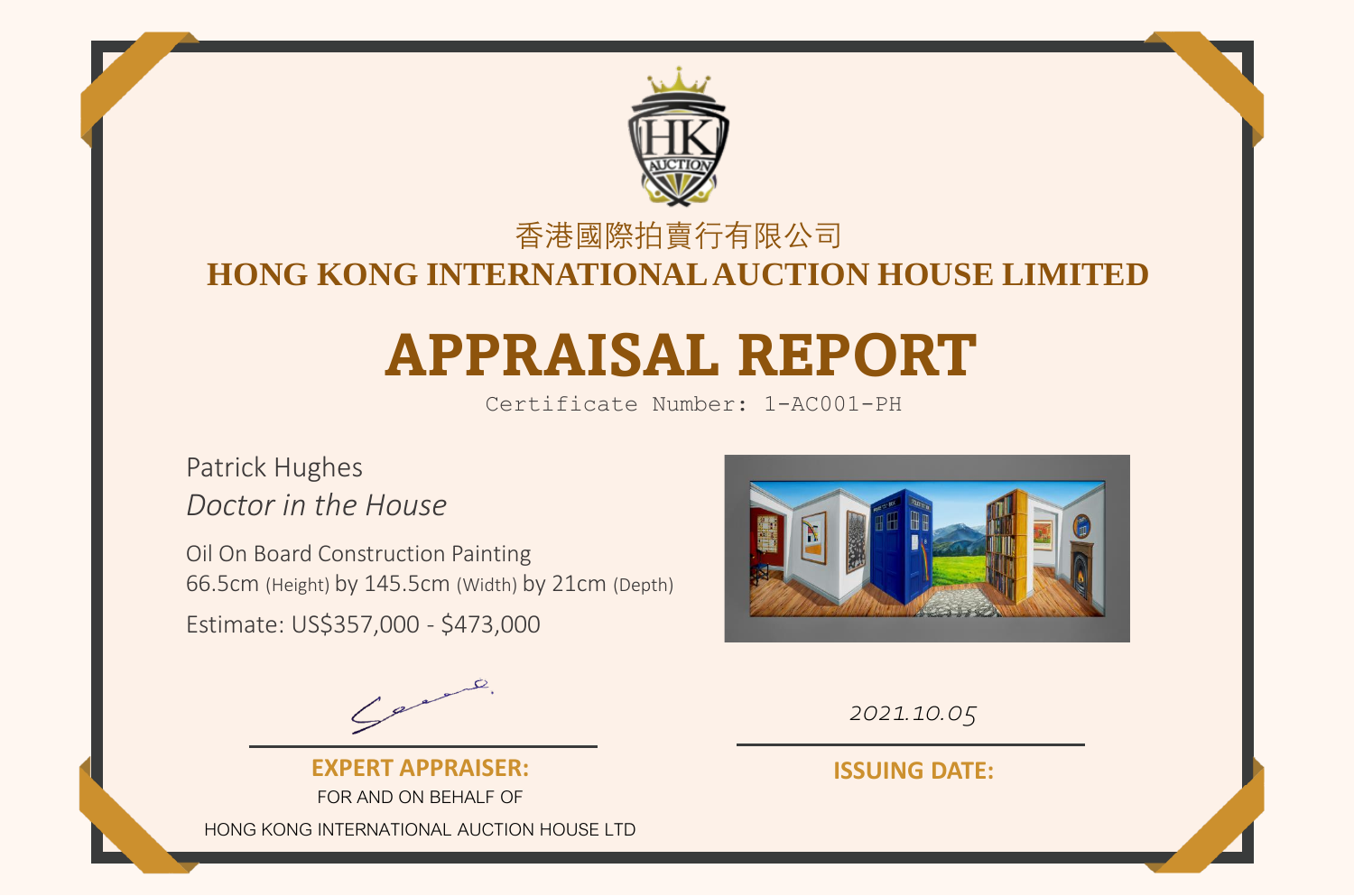#### Description:

London-based Reverspective Artist Patrick Hughes, the creator of Reverspective painting, has agreed to produce this exclusive artwork for Coinllectibles ™. Coinllectables ™ will mint this artwork into a Fusion NFT™, creating this unique Patrick Hughes Coinllectibles ™ crossover masterpiece.

Reversing the principles of perspective, Patrick's Reverspective paintings create optical and visual illusions. This "Doctor in the House" extraordinary 3D painting plays tricks on the audience's mind through the paradox of illusory space and movement, and when the principle of perspective is reversed and solidified into a sculpture painting something extraordinary happens. The mind is deceived into believing that a static painting can move of its own accord. Patrick's artworks are sought after by different museums, galleries, and private collectors. His 3-D Reverspective paintings have been exhibited and featured in many public collections including The British Library, the Tate Gallery and the Baker Museum. He has also held solo exhibitions in over 150 cities, ranging from Los Angeles to Switzerland.

Coinllectibles ™ mints this one of its kind 3-D Reverspective painting created by Patrick Hughes into a Coinllectibles ™ Fusion NFT ™. Through advanced blockchain technology and proprietary verification technology, Coinllectibles ™ Fusion NFTs ™ secure the ownership titles to this physical painting.

#### About the Artist:

Born in Birmingham, England in 1939, Patrick Hughes lives and works in London. His works are in collections including The British Library, the Tate Gallery and the British Academy in London, the Gallery of Modern Art, Glasgow, The Würth Museum, Künzelsau and the Baker Museum, Florida. Hughes exhibits in London and throughout Europe, Asia, the USA and Canada. Books by Patrick Hughes include Vicious Circles and Infinity; Upon the Pun: Dual Meaning in Words and Pictures and Paradoxymoron: Foolish Wisdom in Words and Pictures. The artist's work is studied in Perverspective by John Slyce (2005) and in A Newer Perspective (2018) with articles by Dawn Ades, Martin Kemp, Thomas Papathomas, Murray McDonald, and Patrick Hughes.

Patrick's first exhibition was in 1961 and his first Reverspective, Sticking-out Room, was made in 1964. Hughes' original painted reliefs are concerned with optical and visual illusions, the science of perception and the nature of artistic representation. He has written and collated three books on the visual and verbal rhetoric of the paradox and oxymoron. He has made a hundred editions of screen-prints and is making his way towards multiples of that. Patrick held his first solo show in 1961 at the Portal Gallery, London. It was the first one-man show by a Pop Artist, though they were not even called that then. A few years later, Hughes made two seminal reverse perspective works, Infinity and Sticking-out Room. In the 1970s Hughes' name became synonymous with rainbow paintings, which also became very popular as prints and as postcards.

In the late 1980s Hughes revisited exploiting the difference between perspective and Reverspective and solidifying space. For the last 25 years his 3-D Reverspective paintings have been in great demand, exhibited around the world and featured in many public collections. The experience of seeing a Patrick Hughes sculptured painting in reality is to experience unreality and the paradox of illusory space and movement.